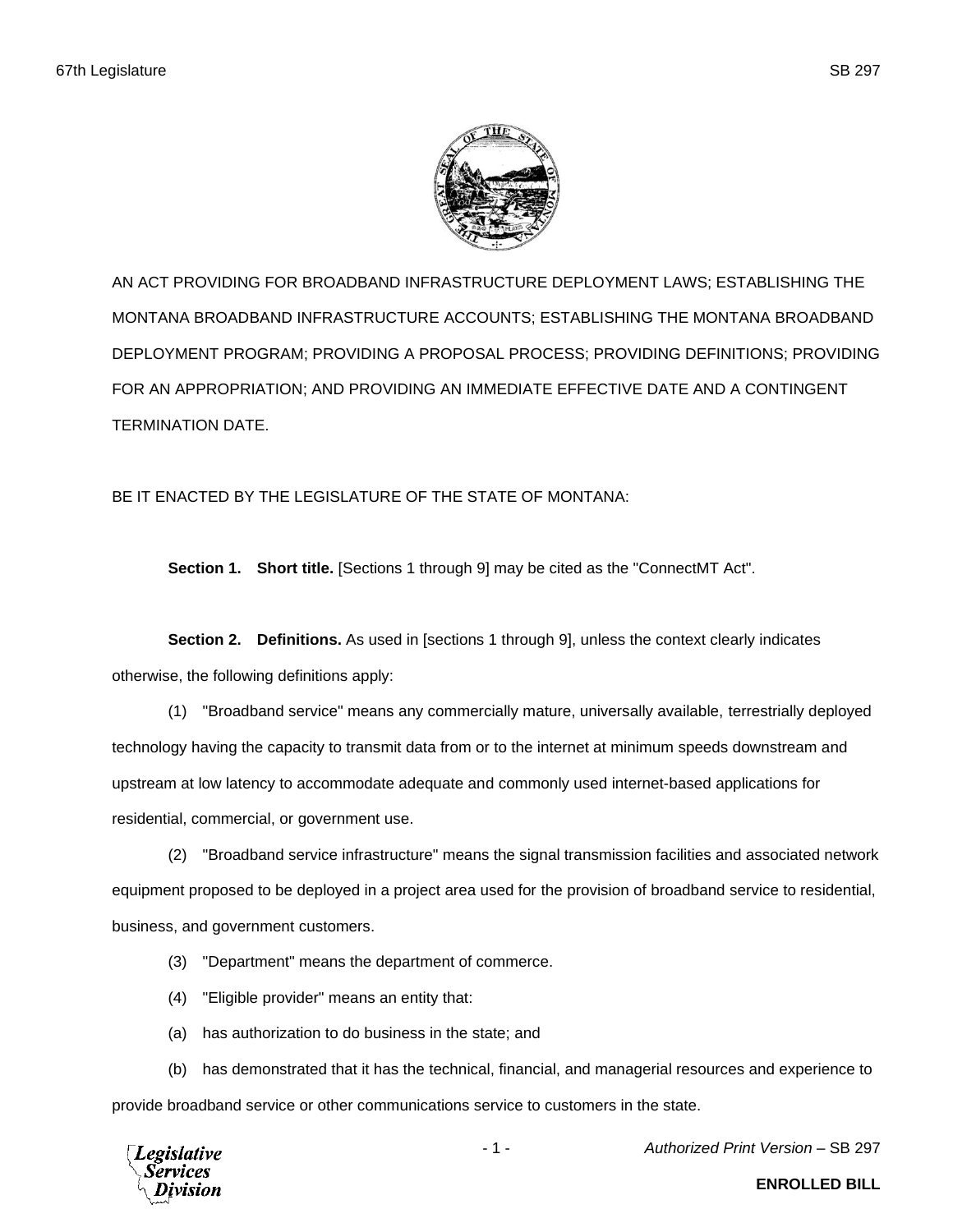(5) "FCC" means the federal communications commission.

(6) "Frontier area" means an area where there is no or extremely limited terrestrial broadband service.

(7) "Low latency" means latency that is sufficiently low to allow multiple, simultaneous, real-time interactive applications.

(8) "Project" means a proposed deployment of broadband service infrastructure set forth in a proposal for funding authorized under [sections 1 through 9].

(9) "Project area" means a shapefile area in an unserved or underserved area where the proposed broadband service infrastructure would be built as described in a proposal for funding authorized under [sections 1 through 9].

(10) "Shapefile" means a GIS file format for storing, depicting, and analyzing geospatial data depicting broadband coverage. It is made up of several component files, such as a main file (.shp), an index file (.shx), and a dBASE table (.dbf).

(11) "Underserved area" means an area where any of the delivery points have no access to broadband service offered with a download speed range of less than 100 megabits per second and an upload speed of 20 megabits per second or less with low latency.

(12) "Unserved area" means a project area where at least 10% of delivery points have no access to broadband service or have no access to services operating with a download speed of at least 25 megabits per second and upload speed of at least 10 megabits per second with low latency.

**Section 3. Establishment of program -- administration and funding.** (1) The department shall establish the broadband infrastructure deployment program and shall administer and act as the fiscal agent for the program and is responsible for receiving and reviewing responsive proposals and awarding contracts after review by the communications advisory commission provided for in House Bill No. 632 and the governor's approval. A request for proposal may be canceled or any proposal may be rejected in whole or in part when it is in the best interests of the state.

(2) Funding for the program established under this section is subject to appropriations from general fund revenue, from bonds issued by the department, or federal broadband stimulus funds or other federal funds appropriated by congress and allocated to the department for funding of broadband communications projects.

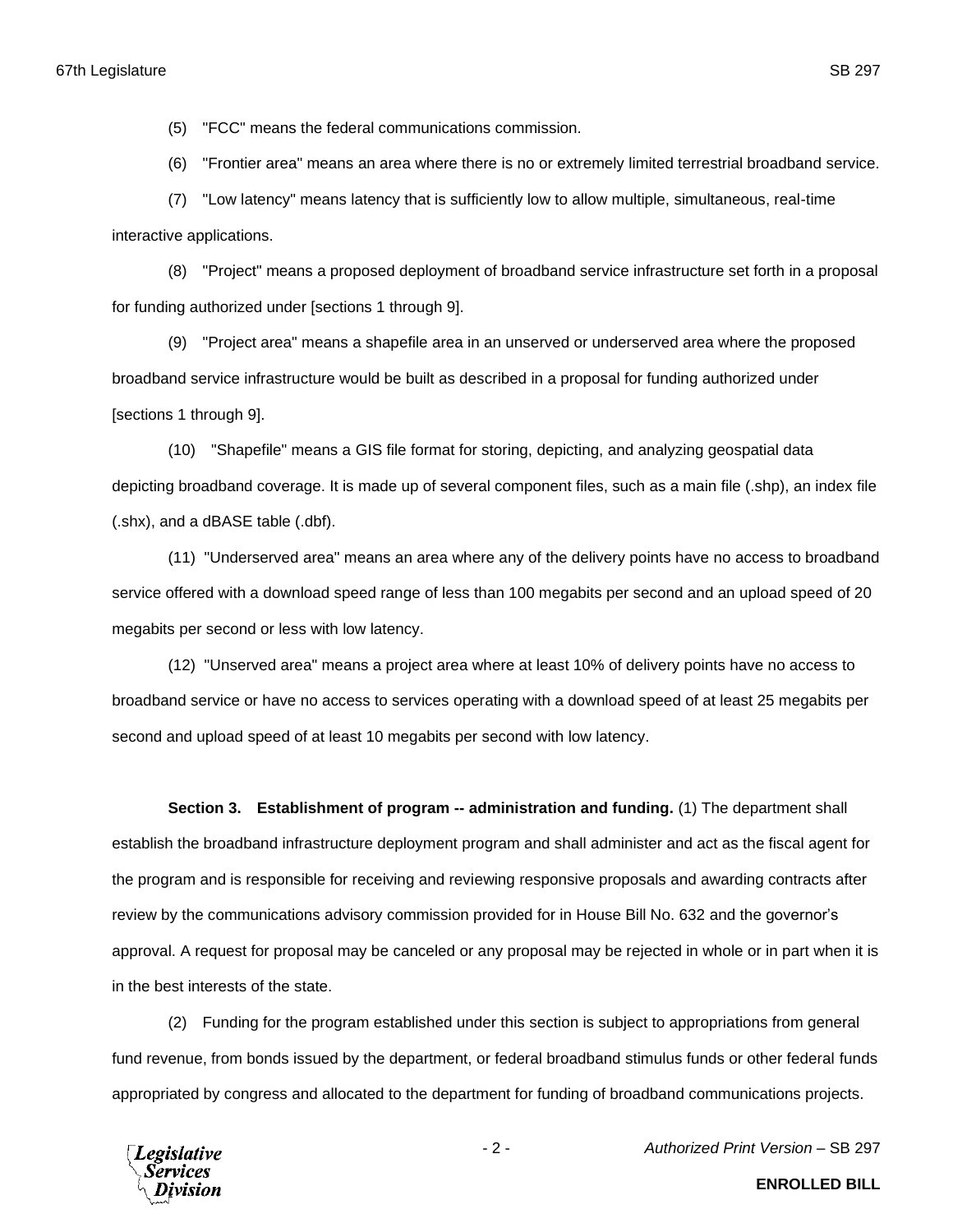**Section 4. Eligible projects.** (1) An eligible provider may be awarded funding under this section for a project in a project area that, as of the date the proposal is filed, constitutes an unserved or underserved area as defined in [section 2]. Funds may not be used to support noncapital expenses, including general operations of an eligible provider, nonbroadband services, marketing, or advertising.

(2) The project area to be served by a project funded under the program must be described on a shapefile basis.

(3) The department may issue requests for proposals or accept proposals from eligible providers or solicit proposals for specific eligible projects as designated by the department, which would be submitted as proposals pursuant to [section 1 through 9].

**Section 5. Eligible proposals.** Eligible providers who submit responsive proposals:

(1) may not receive funds under any other federal or state government grant or loan program where government funding supports 100% of the proposed project's capital costs;

(2) shall commit to paying a minimum of 20% of the project costs and may not provide a minimum matching amount from any funds derived from government grants or subsidies, except for federal funds designated for broadband deployment. Priority will be given to the eligible provider who contributes the largest percentage of costs from its own funds. Local and tribal governments, in partnership with an eligible provider may provide funding for broadband infrastructure projects consistent with the provisions of [section 1 through 9] except that such funds may not be counted toward the minimum 20% matching amount from a provider.

(3) may only be a nongovernment entity with demonstrated experience in providing broadband service or other communications services to end-user residential or business customers in the state.

**Section 6. Proposals.** (1) The department shall establish a location prioritized timeframe commencing an open process for submission of proposals for funding under the proposal program established in [sections 1 through 9]. The window for submission must be at least 60 days and not more than 90 days for any shapefile area designation.

(2) An eligible provider shall submit a proposal to the department on a form prescribed by the



- 3 - *Authorized Print Version* – SB 297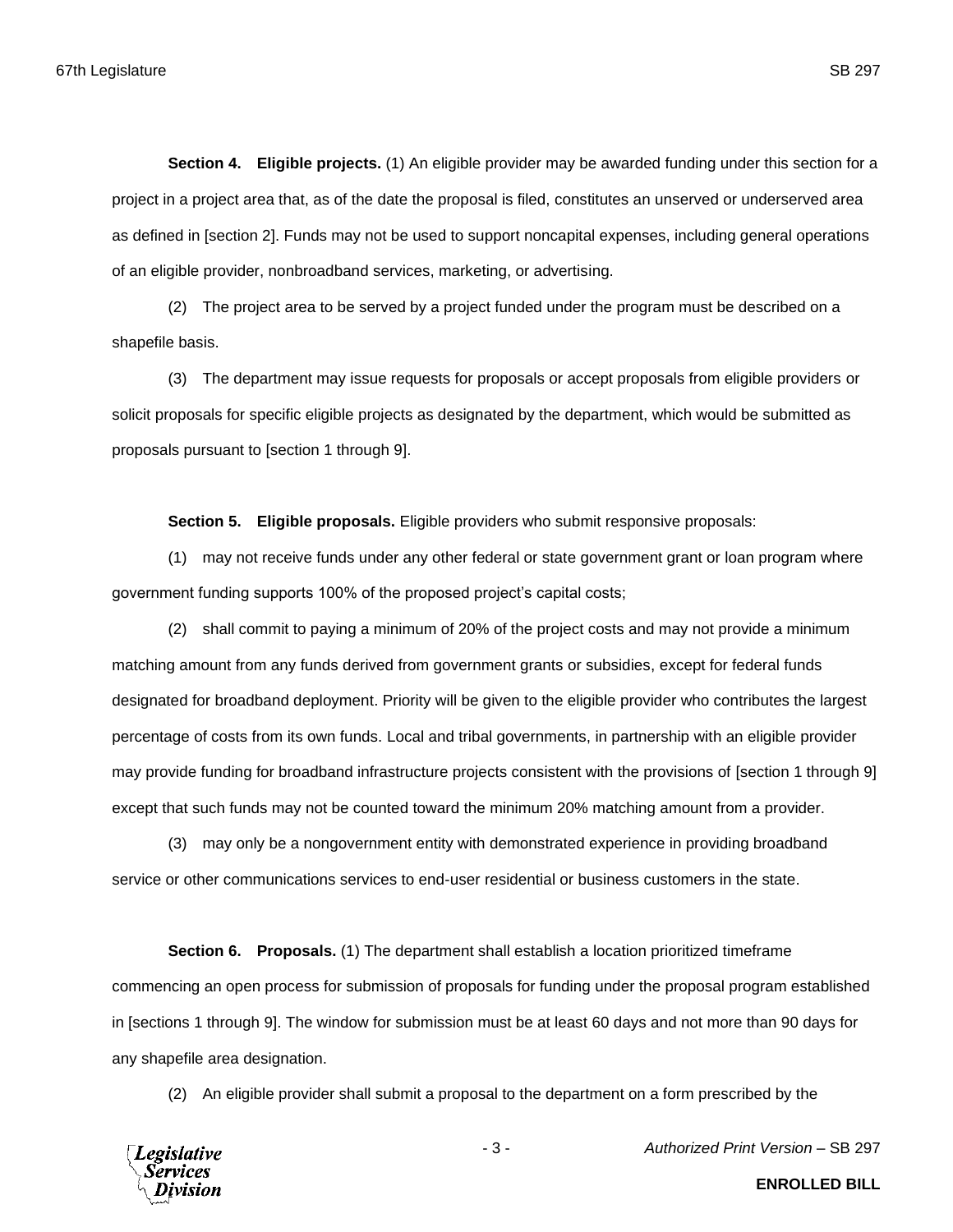department. A responsive proposal must include the following information:

(a) evidence demonstrating the provider's technical, financial, and managerial resources and experience to provide broadband service or other communications services to customers in the state, and the ability to build, operate, and manage broadband service networks serving business and residential customers in the state;

(b) a description of the project area, including shapefiles, that the eligible provider proposes to build or serve and specific mapping of currently served areas, if any, including actual speed verification;

(c) a description of the broadband service infrastructure that is proposed to be deployed, including facilities, equipment, and network capabilities that include minimum speed thresholds;

(d) evidence, including a certification from the proposal signatory, demonstrating the unserved or underserved nature of the project area to the best of the provider's knowledge;

(e) the number of households, businesses, and public institutions or entities that would have new access to broadband service as a result of the proposal;

(f) the total cost of the proposed project and the timeframe in which it will be completed;

(g) the amount of matching funds, including funds from local or tribal governments, and except for federal funds designated for broadband deployment, the eligible provider proposes to contribute and a certification that no portion of the provider's matching funds are derived from any federal or state grant program; and

(h) a preliminary list of all government authorizations, permits, and other approvals required in connection with the proposed deployment, and an estimated timetable for the acquisition of the approvals and the completion of the proposed project.

(3) The department shall treat any information that is not publicly available as confidential and subject to the trade secrets protections of state law upon an eligible provider's request for confidential treatment, except that shapefile information depicting broadband coverage must be publicly disclosed in sufficient detail to enable a challenging provider to identify the area covered by the provider.

**Section 7. Review of proposal challenges -- approval.** (1) Five business days following the closing of the submission window, the department shall make the proposals received available for review in a publicly



- 4 - *Authorized Print Version* – SB 297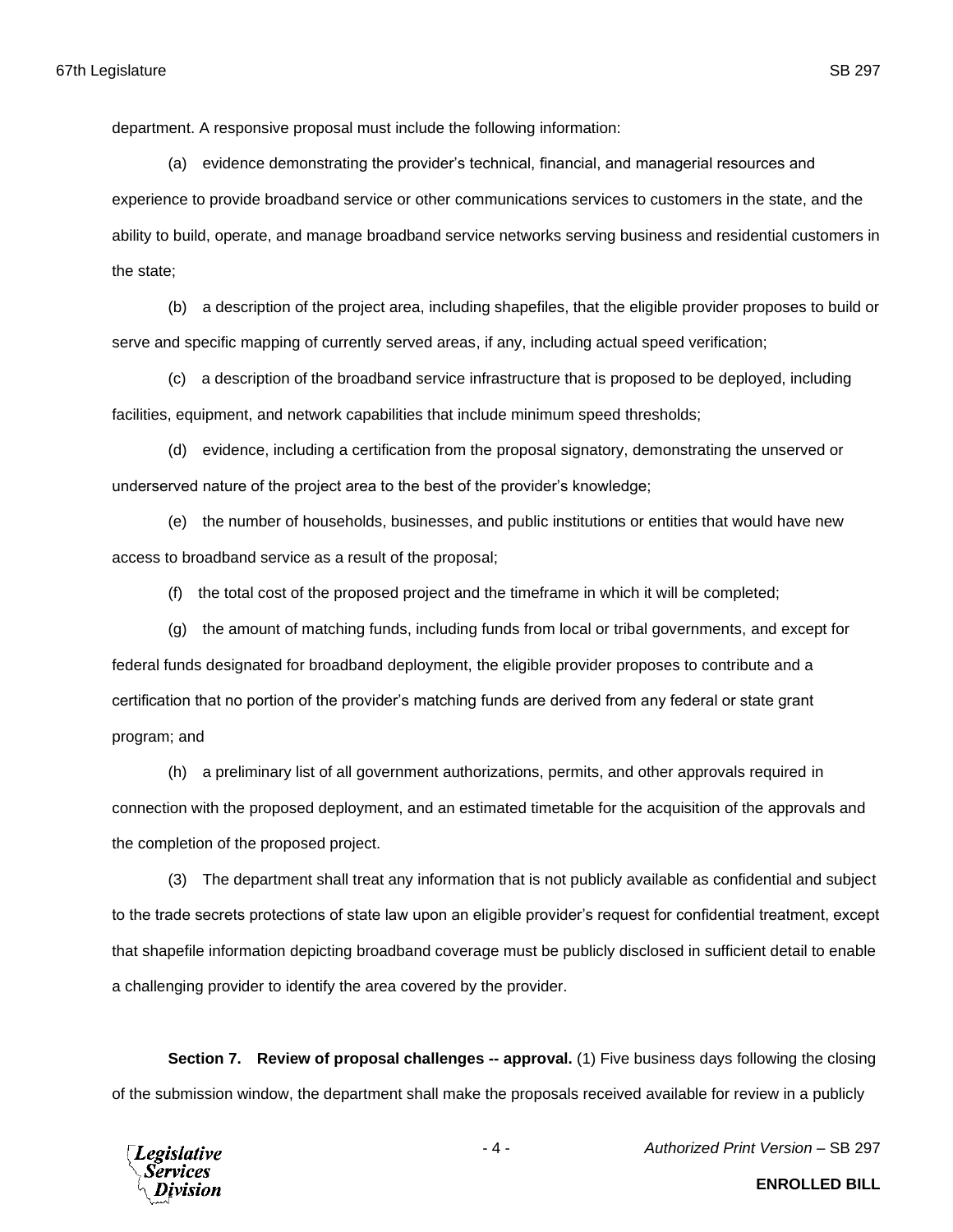available electronic file, subject to the confidentiality provisions of [section 6(3)].

(2) A broadband service provider that has timely submitted a proposal may submit to the department, within 30 days of the release of the proposals received, a written challenge to the proposals. The challenge must also include a new proposal that identifies improvements or increases in broadband speed, lower cost, area coverage, or completion date relative to the submitted proposals. Final response to challenges will be provided within 15 days of receipt of challenge for the purpose of expediting awarded projects or modifications accepted through the challenge process. This challenge may include:

(a) information irrefutably disputing a provider's certification that a proposed project area is an unserved or an underserved area supported by the department's verified independent analysis and testing;

(b) that no federal funding has been awarded to support the specific deployment proposed in the response pursuant to [section 5(1)]; and

(c) evidence of broadband service infrastructure meeting or exceeding minimum standards for competitive proposals in the project area under challenge.

(3) Public shapefile data that includes the project area created under the FCC's rules for shapefiles must constitute evidence of broadband service infrastructure sufficient to show that a challenged project area is served completely beyond minimum standards.

(4) In reviewing proposals and any accompanying challenge, the department shall conduct its own review of the proposed project areas to ensure that all awarded funds are used to deploy broadband service infrastructure to unserved or underserved areas. The department may require a provider or challenging provider to submit additional information consistent with [sections 1 through 9] to enable it to properly assess the proposal or challenge. The department may not award a contract to fund deployment of broadband service infrastructure for a project area that fails to meet any of the criteria provided in [sections 1 through 9] for being an unserved or underserved area. The department may require a provider to modify a proposal based on broadband access in the proposed area or other relevant factors.

(5) The department shall award funding support for projects set forth in responsive proposals based on a scoring system that must be released to the public at least 30 days prior to the window for submission of proposals. The weighting scheme employed by the department must give the highest weight or priority to the following specific criteria:

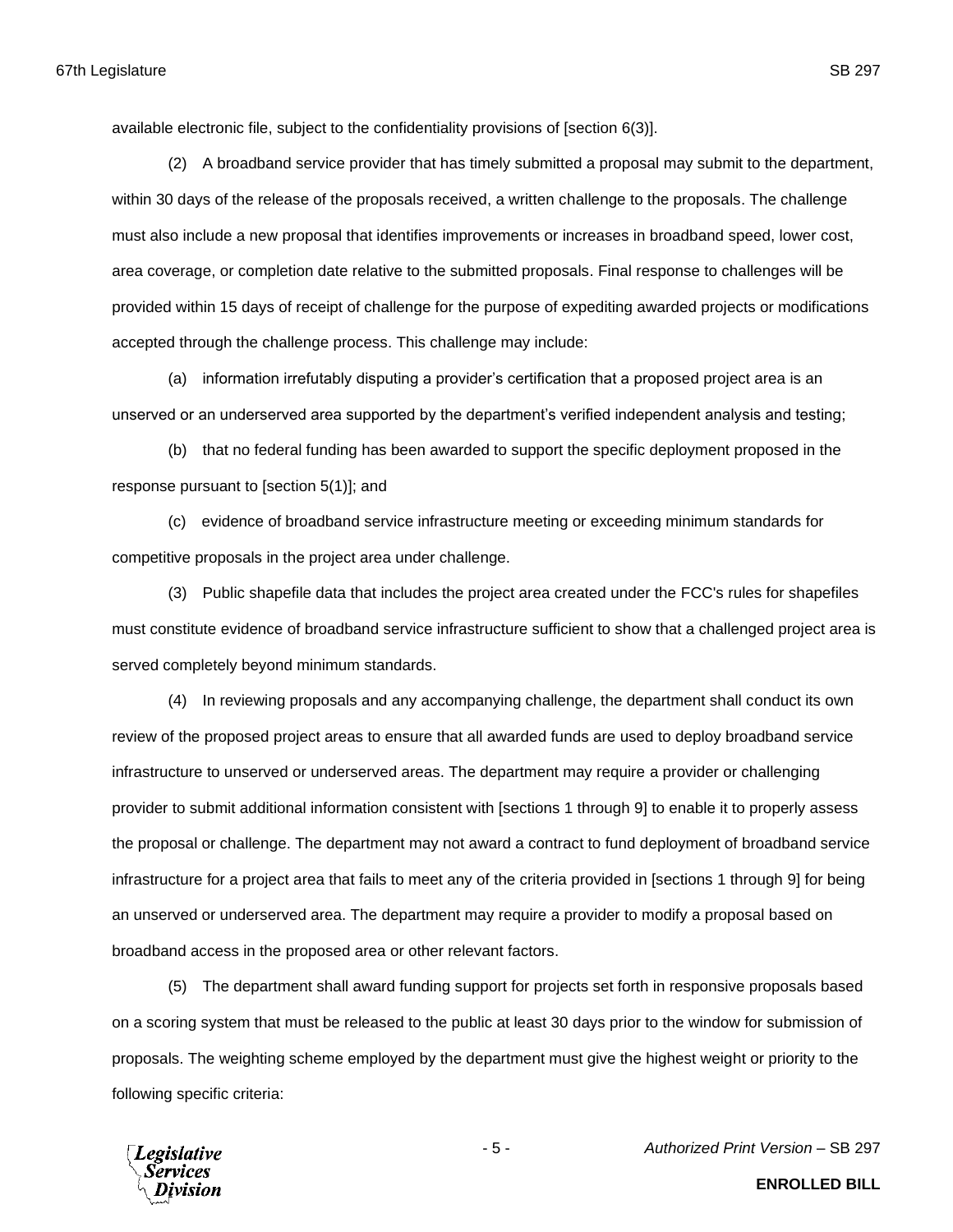(a) the amount of funds a local government and/or school district is contributing to the project relative to the amount of federal funds received by that local government and/or school district from the American Rescue Plan Act of 2021;

(b) whether the proposed project area is a frontier, unserved, or underserved area, with frontier and unserved areas receiving greater weight;

(c) the size and scope of the frontier, unserved, or underserved area proposed to be served;

(d) the experience, technical ability, and financial soundness of the eligible provider in successfully deploying and providing broadband service;

(e) the length of time the provider has been providing broadband service in the state;

(f) the extent to which government funding support is necessary to deploy broadband service infrastructure in the proposed project area;

(g) the size and proportion of the matching funds proposed to be committed by the provider;

(h) the service speed thresholds proposed in the proposal and the scalability of the broadband service infrastructure proposed to be deployed with higher speed thresholds receiving greater weight;

(i) the provider's ability to leverage its own nearby or adjacent broadband service infrastructure to facilitate the cost-effective deployment of broadband service infrastructure in the proposed project area;

(j) the extent to which the project does not duplicate any existing broadband service infrastructure in the proposed project area;

(k) the estimated time in which the provider proposes to complete the proposed project;

(l) the number of Montana jobs the provider proposes to create or maintain relative to the population of the region where service is proposed; and

(m) any other factors the department determines to be reasonable and appropriate, consistent with the purpose of facilitating the economic deployment of broadband service infrastructure to unserved or underserved areas.

(6) Frontier areas will be considered for services to the extent terrestrial service is economically viable.

(7) The department shall set a reasonable timeframe to complete projects selected for funding approval. The department may, in consultation with the provider, set reasonable milestones regarding this



- 6 - *Authorized Print Version* – SB 297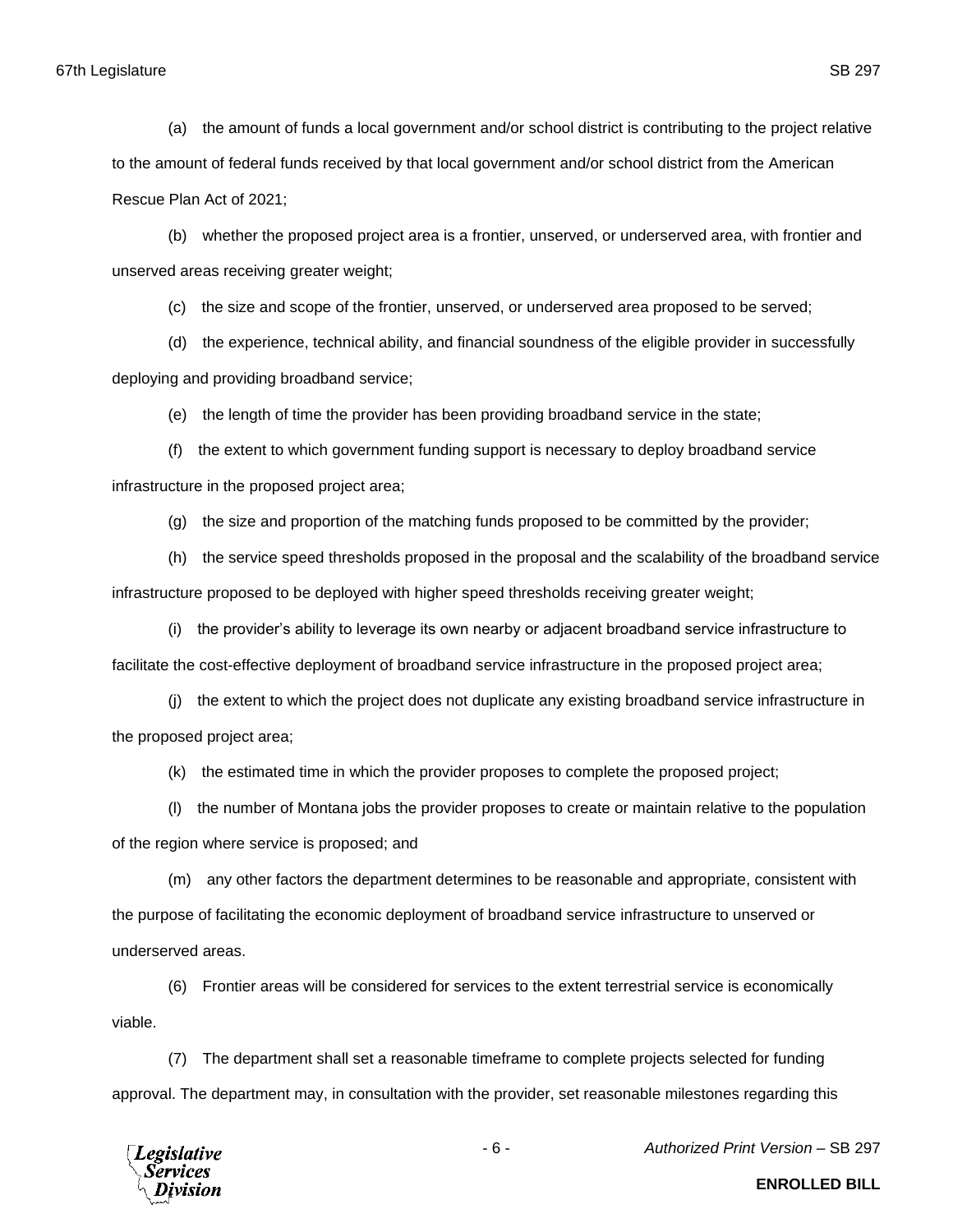completion. The department shall create procedures including penalties associated with any failure to comply with the provisions of the awarded contract without reasonable cause.

**Section 8. Implementation.** (1) Consistent with the provisions of [sections 1 through 9], the department shall define criteria and implementation processes to ensure that project funds are used as intended.

(2) This section may not be construed to preclude the department from considering a provider's financial ability to complete the project proposed in a proposal or making reasonable requests for information necessary for the oversight and administration of projects funded under this section.

(3) This section may not be construed to empower the department to adopt any additional regulatory obligations or to impose any new or additional regulatory requirements on funding recipients, through proposal agreements or any other mechanism, other than the program implementation procedures expressly authorized in [sections 1 through 9].

**Section 9. Montana broadband infrastructure accounts**. (1) (a) There is a federal special Montana broadband infrastructure account.

(b) All money in the account is allocated to the department of commerce to be used solely for the purposes of [sections 1 through 9]. Interest earned on funds in the account must be deposited in the account.

(c) The governor may accept and shall deposit into the account federal broadband stimulus funds or other federal funds or other federal funds appropriated by congress and allocated to the department of commerce for funding of broadband communications projects.

(d) Notwithstanding any other provision of law, funds allocated under this section may not be transferred or expended for any purpose other than to provide funding for projects authorized pursuant to [sections 1 through 9].

(2) (a) There is a state special Montana broadband infrastructure account.

(b) All money in the account is allocated to the department of commerce to be used solely for the purposes of [sections 1 through 9]. Interest earned on funds in the account must be deposited in the account.

(c) The governor may accept and shall deposit to the account any penalties allocated to the



- 7 - *Authorized Print Version* – SB 297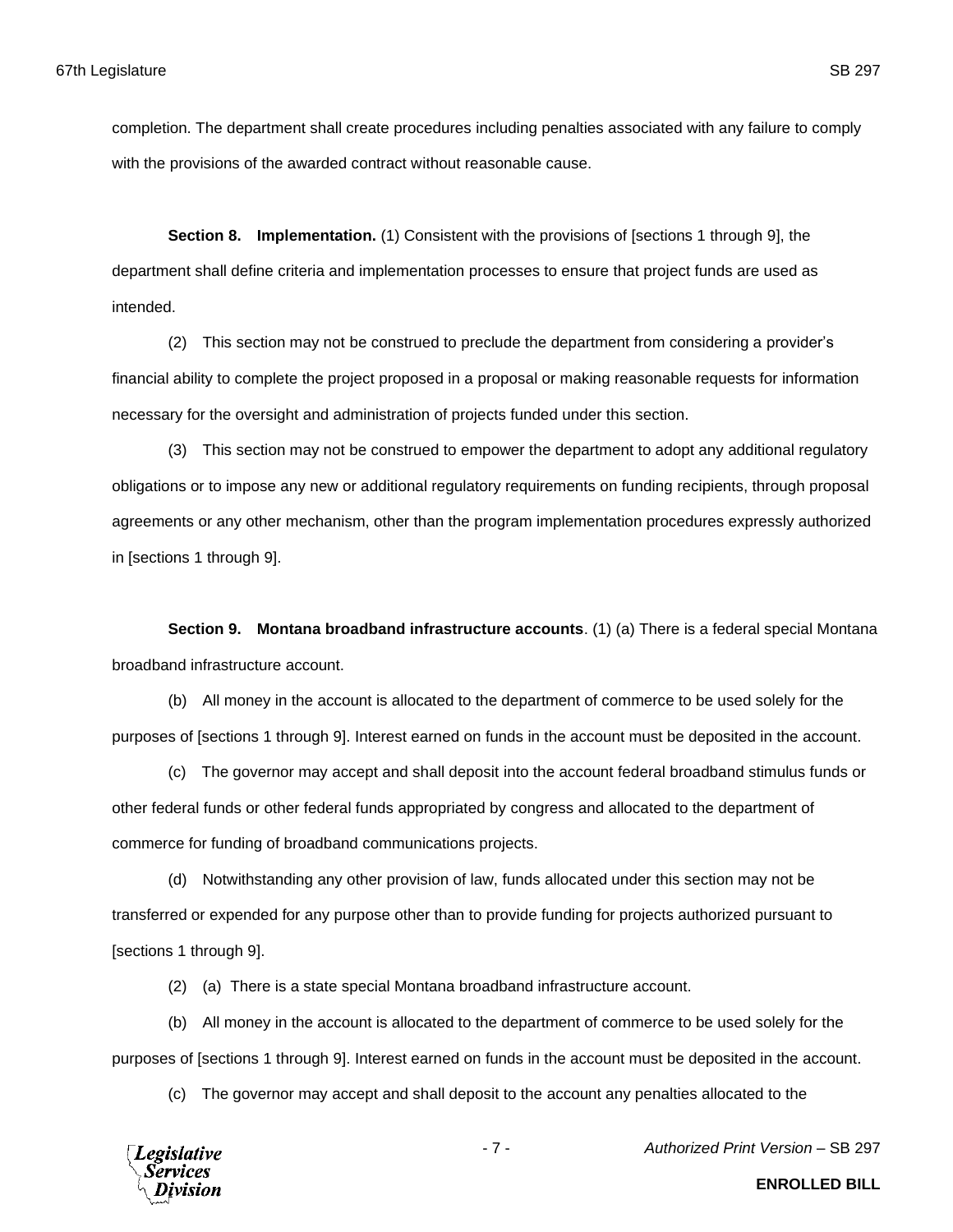department of commerce for funding of broadband communications projects.

(d) Notwithstanding any other provision of law, funds allocated under this section may not be transferred or expended for any purpose other than to provide funding for projects authorized pursuant to [sections 1 through 9].

**Section 10. Appropriation**. For the biennium beginning July 1, 2021, there is appropriated \$500,000 from the state special revenue account provided for in [section 9(2)] to the department of commerce for enforcing the implementation of [this act].

**Section 11. Codification instruction**. [Sections 1 through 9] are intended to be codified as an integral part of Title 90, chapter 1, and the provisions of Title 90, chapter 1, apply to [sections 1 through 9].

**Section 12. Effective date**. [This act] is effective on passage and approval.

**Section 13. Contingent termination**. [Sections 1 through 9] terminate when the budget director certifies to the code commissioner that all funds received from the American Rescue Plan Act of 2021, Public Law 117-2, or subsequent funding pursuant to [section 3(2)] allocated to the department of commerce for communications have been expended.

- END -

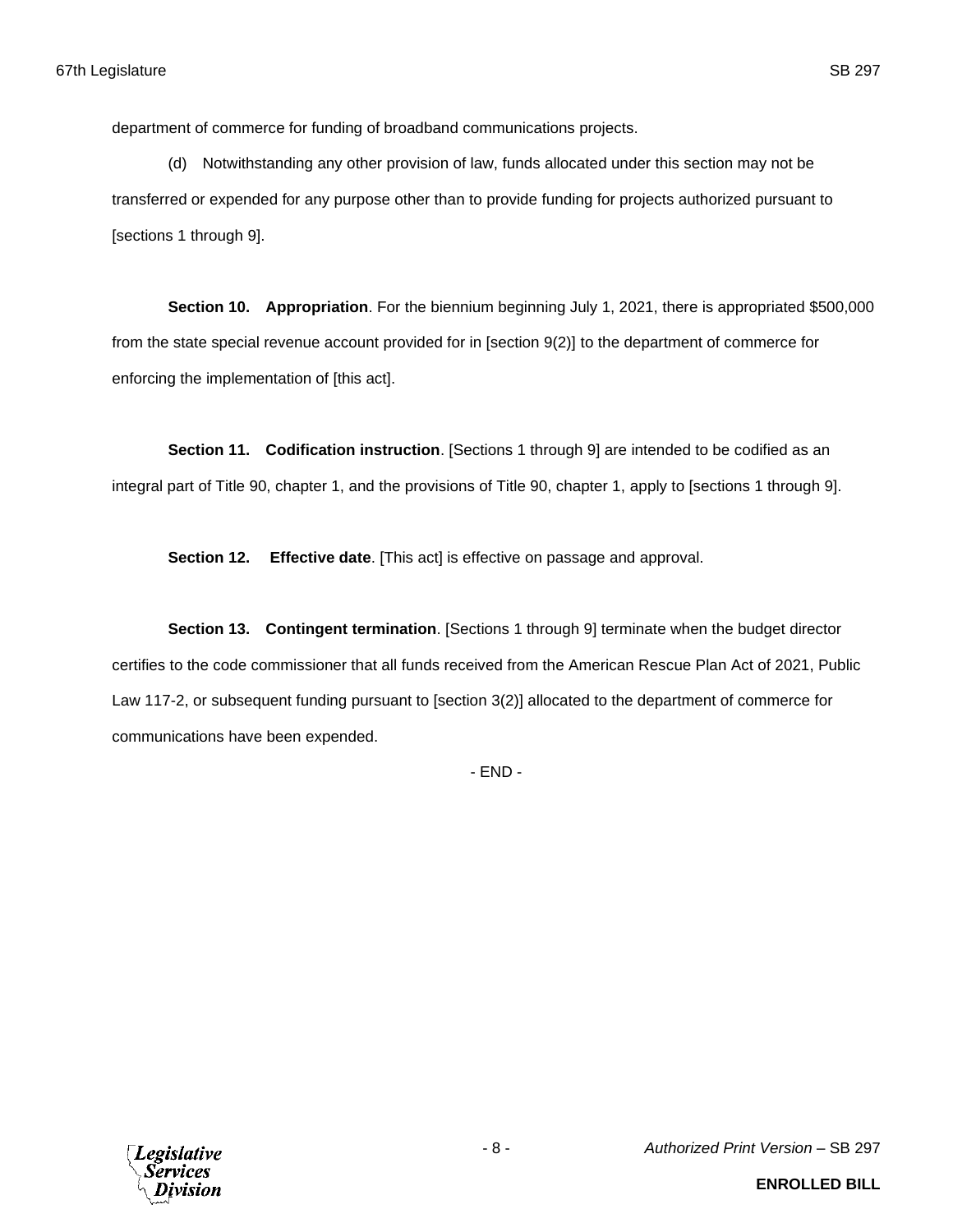I hereby certify that the within bill,

SB 297, originated in the Senate.

Secretary of the Senate

President of the Senate

| Signed this | ua v   |
|-------------|--------|
|             |        |
| $\Omega$    | 111111 |

\_\_\_\_\_\_\_\_\_\_\_\_\_\_\_\_\_\_\_\_\_\_\_\_\_\_\_\_\_\_\_\_\_\_\_\_\_\_\_\_\_\_\_

\_\_\_\_\_\_\_\_\_\_\_\_\_\_\_\_\_\_\_\_\_\_\_\_\_\_\_\_\_\_\_\_\_\_\_\_\_\_\_\_\_\_\_

Speaker of the House

| Sianed this |  |
|-------------|--|
| $\sim$      |  |

\_\_\_\_\_\_\_\_\_\_\_\_\_\_\_\_\_\_\_\_\_\_\_\_\_\_\_\_\_\_\_\_\_\_\_\_\_\_\_\_\_\_\_